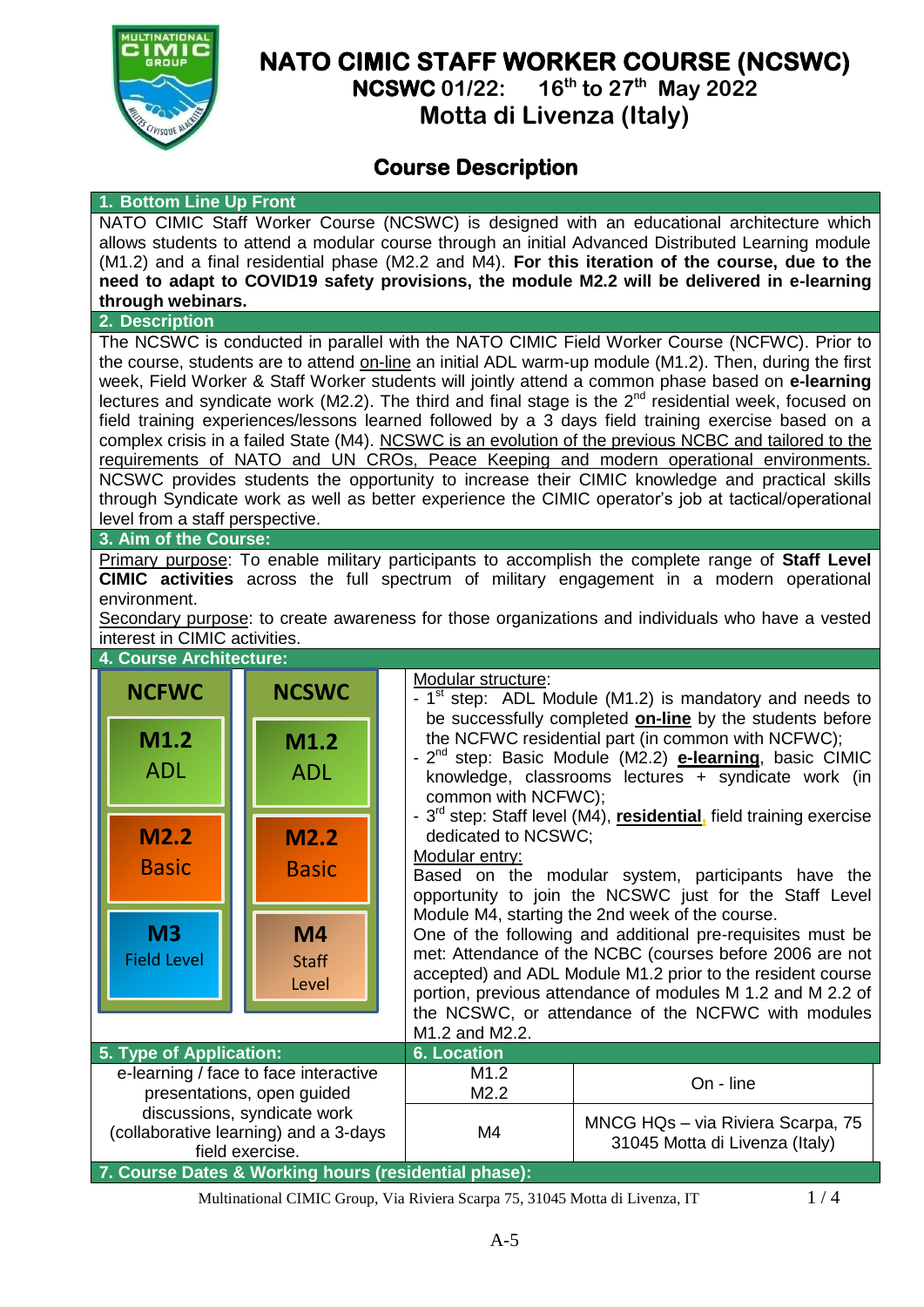| 16 <sup>th</sup> to 20 <sup>th</sup> May 2022<br>M2.2<br>23rd to 27th May 2022<br><b>M4</b>                         |                                | 08.00-16.30 from Monday to Thursday<br>08.00-12.00 on Fridays                                           |  |  |                  |  |
|---------------------------------------------------------------------------------------------------------------------|--------------------------------|---------------------------------------------------------------------------------------------------------|--|--|------------------|--|
|                                                                                                                     |                                |                                                                                                         |  |  | 8. Applications: |  |
| Pre- registration form on-line available @: https://cimicgroup.organizzo.jo/evento/201/nato-cimic-                  |                                |                                                                                                         |  |  |                  |  |
| field-staff-worker-course-ncfswc-01-21-pre-registration) not later than:                                            |                                |                                                                                                         |  |  |                  |  |
|                                                                                                                     | 22 <sup>nd</sup> April 2022    |                                                                                                         |  |  |                  |  |
| For information write to: <b>cj7@cimicgs.nato.int;</b>                                                              |                                |                                                                                                         |  |  |                  |  |
| Note: "first come, first served" policy applies; nevertheless, Course Director maintains overall                    |                                |                                                                                                         |  |  |                  |  |
| responsibility on student selection process in accordance with NATO and MNCG priorities.                            |                                |                                                                                                         |  |  |                  |  |
| The submission of an application does not guarantee a place in the course.<br>9. Tuition fee:                       |                                |                                                                                                         |  |  |                  |  |
|                                                                                                                     |                                |                                                                                                         |  |  |                  |  |
| Full course Tuition fee is:                                                                                         |                                |                                                                                                         |  |  |                  |  |
| € 300 for remaining personnel.                                                                                      |                                | € 200 for military & civilian MoD personnel coming from MNCG contributing Nations;                      |  |  |                  |  |
|                                                                                                                     |                                |                                                                                                         |  |  |                  |  |
| M4 Module Tuition fee only:                                                                                         |                                |                                                                                                         |  |  |                  |  |
| € 100 for military & civilian MoD personnel belonging to MNCG contributing Nations;                                 |                                |                                                                                                         |  |  |                  |  |
|                                                                                                                     | € 150 for remaining personnel. |                                                                                                         |  |  |                  |  |
| It includes transportation from and to airport/railway-station on arrival and departure days <sup>(*)</sup> , Guest |                                |                                                                                                         |  |  |                  |  |
| Speakers allowances, course materials, group photo, shuttle service from/to hotels <sup>(*)</sup> , social ice-     |                                |                                                                                                         |  |  |                  |  |
| internet access point in the classroom.                                                                             |                                | breaker, coffee breaks, stationery, admin and protocol support, use of training facilities and a shared |  |  |                  |  |
|                                                                                                                     |                                |                                                                                                         |  |  |                  |  |
| (*) if allowed by covid19 safety procedures.                                                                        |                                |                                                                                                         |  |  |                  |  |
| 10. Coordination:                                                                                                   |                                |                                                                                                         |  |  |                  |  |
| Additional info can be requested to:                                                                                |                                |                                                                                                         |  |  |                  |  |
|                                                                                                                     |                                |                                                                                                         |  |  |                  |  |
| <b>LTC Vito SAMARELLI</b><br>$\overline{\phantom{a}}$                                                               |                                | <b>CWO Antonio COLIA</b>                                                                                |  |  |                  |  |
| Phone: 0039 0422 280 166<br>$\overline{\phantom{a}}$                                                                |                                | Phone: 0039 0422 130                                                                                    |  |  |                  |  |
| E-mail: vito.samarelli@cimicgs.nato.int                                                                             |                                | E-mail: antonio.colia@cimicgs.nato.int<br>cj7@cimicgs.nato.int                                          |  |  |                  |  |
| 11. Subjects Covered:                                                                                               |                                |                                                                                                         |  |  |                  |  |
| - ADL warm up;                                                                                                      |                                | - International Law of Armed Conflicts (IHL);                                                           |  |  |                  |  |
| - Catch up on NATO CIMIC Policy and                                                                                 |                                | - IO, NGOs and GOs landscape by civil actors;                                                           |  |  |                  |  |
| <b>Doctrine - NATO CIMIC Forces;</b><br>NATO<br>contribution<br>to                                                  | Comprehensive                  | - Liaison, principles and techniques to engage IO,<br>NGOs and GOs;                                     |  |  |                  |  |
| approach to CROs;                                                                                                   |                                | - Establishment of the Extended Liaison Matrix;                                                         |  |  |                  |  |
| - Governance and Development dynamics;                                                                              |                                | - Assessment and reporting of CIMIC information;                                                        |  |  |                  |  |
| - CIMIC Interaction with Civil Dimension:                                                                           |                                | - Use of interpersonal communication skills across                                                      |  |  |                  |  |
| Social and Economic Systems;                                                                                        |                                | all levels of engagement;                                                                               |  |  |                  |  |
| - Cross Cultural Competence and Gender<br>awareness as key CIMIC Operational tools;                                 |                                | - CIMIC projects;<br>- CIMIC<br>contribution<br>Comprehensive<br>the<br>to                              |  |  |                  |  |
| - Human terrain and atmospherics;                                                                                   |                                | <b>Operational Planning Process;</b>                                                                    |  |  |                  |  |
| - CIMIC interrelations with PSYOPS /INFOPS                                                                          |                                | - Contribution to the Information Management and                                                        |  |  |                  |  |
| / Public Affairs;                                                                                                   |                                | Common Operational Picture;                                                                             |  |  |                  |  |
| - Human security topics;<br>- Working with Language assistants, training                                            |                                | - Evaluation and Management of CIMIC activities;<br>- CIMIC Field work and contribution to the Force    |  |  |                  |  |
| and techniques of employment;                                                                                       |                                | Commander Decision Making Process (DMP);                                                                |  |  |                  |  |
| - CIMIC meetings;                                                                                                   |                                | - CIMIC field experiences from ISAF and UNIFIL                                                          |  |  |                  |  |
| - Communication/Negotiation principles and                                                                          |                                | missions;                                                                                               |  |  |                  |  |
| techniques applied to the Civilian and<br>Military Interaction context;                                             |                                | - Field Training Exercise based on a complex crisis<br>in a failed state.                               |  |  |                  |  |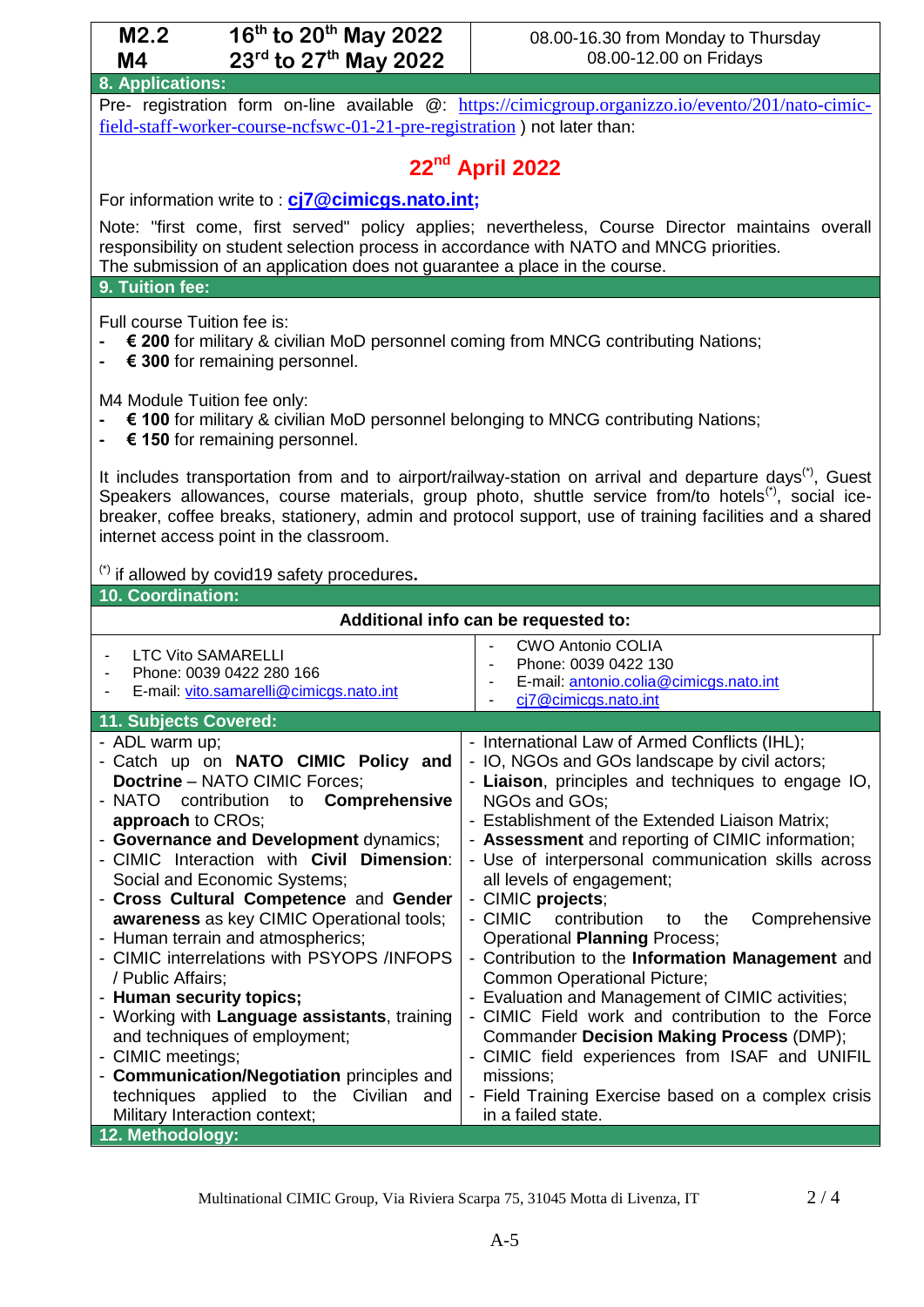| Theory:                                                                                                                                                                                        | Practice:                       |             | <b>External contributions:</b>                                                                     |  |  |
|------------------------------------------------------------------------------------------------------------------------------------------------------------------------------------------------|---------------------------------|-------------|----------------------------------------------------------------------------------------------------|--|--|
| Formal/informal lectures of                                                                                                                                                                    | Syndicate work in the form of a |             |                                                                                                    |  |  |
| 50 minutes aimed at the                                                                                                                                                                        | discussion / exercise covering  |             | <b>Guest Speakers</b>                                                                              |  |  |
| second and third cognitive                                                                                                                                                                     | the daily subjects.             |             | <b>Guest Instructors</b>                                                                           |  |  |
| level of instruction.                                                                                                                                                                          | Field training exercise.        |             |                                                                                                    |  |  |
| 13. Learning Objectives:                                                                                                                                                                       |                                 |             |                                                                                                    |  |  |
| Upon completion of the course students must be                                                                                                                                                 |                                 |             |                                                                                                    |  |  |
| able to:                                                                                                                                                                                       |                                 | - Establish | Liaison<br>Matrix<br>architecture<br>a<br>to                                                       |  |  |
| - Handle<br><b>CIMIC</b><br>doctrine                                                                                                                                                           | associated<br>and               |             | maximize networking capabilities with civil actors                                                 |  |  |
| concepts.                                                                                                                                                                                      |                                 |             | - Interact with the civil dimension making use of                                                  |  |  |
| - Describe the CIMIC capabilities currently                                                                                                                                                    |                                 |             | communication and negotiation principles &                                                         |  |  |
| existing in NATO;                                                                                                                                                                              |                                 | techniques; |                                                                                                    |  |  |
| - Perform the full range of the CIMIC activities                                                                                                                                               |                                 |             | - Cooperate with the military staff making using                                                   |  |  |
| at Staff level in support of the Force                                                                                                                                                         |                                 | integrated  | procedures<br>also<br>together<br>with                                                             |  |  |
| Commander's mission: Liaison with Civil                                                                                                                                                        |                                 |             | communication & negotiation principles.                                                            |  |  |
| dimension, CIMIC assessments, Knowledge &                                                                                                                                                      |                                 |             |                                                                                                    |  |  |
| Info management, Comprehensive Planning,                                                                                                                                                       |                                 |             |                                                                                                    |  |  |
| etc;                                                                                                                                                                                           |                                 |             |                                                                                                    |  |  |
| 14. Pre-requisites                                                                                                                                                                             |                                 |             |                                                                                                    |  |  |
|                                                                                                                                                                                                |                                 |             | The nominees should be military (OR9 and above) or equivalent civilian personnel who are or will   |  |  |
|                                                                                                                                                                                                |                                 |             | be appointed to a CIMIC Staff assignment at tactical or operational level. The course is also open |  |  |
| to civilians, who are or will be Staff workers within a civilian Organization that might co-operate or                                                                                         |                                 |             |                                                                                                    |  |  |
| interact with NATO forces.                                                                                                                                                                     |                                 |             |                                                                                                    |  |  |
| The ADL module must have been successfully accomplished to be eligible for the<br>residential phase (Details about the ADL account will be forwarded together with the confirmation            |                                 |             |                                                                                                    |  |  |
|                                                                                                                                                                                                |                                 |             |                                                                                                    |  |  |
| message);                                                                                                                                                                                      |                                 |             |                                                                                                    |  |  |
| Cost-effectiveness: Maximum number of students is 25 and the minimum is 15. These numbers are<br>considered sufficient for answering current NATO training needs in this domain;               |                                 |             |                                                                                                    |  |  |
| English language proficiency as depicted below IAW STANAG 6001: SLP (3/3/3/2);                                                                                                                 |                                 |             |                                                                                                    |  |  |
| <b>15. Personal Qualifications</b>                                                                                                                                                             |                                 |             |                                                                                                    |  |  |
|                                                                                                                                                                                                |                                 |             |                                                                                                    |  |  |
| - Course is open to NATO, Partnership for Peace, Mediterranean Dialogue, Istanbul Initiative<br>personnel and Civilian personnel with a vested interest in Civilian and Military Coord Issues; |                                 |             |                                                                                                    |  |  |
| - Military attendees must have attended a military school / academy:                                                                                                                           |                                 |             |                                                                                                    |  |  |
| Priority 1 will be given to military personnel assigned or selected for assignment to a CIMIC or                                                                                               |                                 |             |                                                                                                    |  |  |
| CIMIC related appointment in a deployed NATO HQ or unit - Priority 2 will be given to military                                                                                                 |                                 |             |                                                                                                    |  |  |
| personnel assigned or selected for assignment to a CIMIC or CIMIC related appointment in a static                                                                                              |                                 |             |                                                                                                    |  |  |
| NATO HQ or unit; Priority 3 will be given to military personnel assigned or selected for assignment                                                                                            |                                 |             |                                                                                                    |  |  |
| to a CIMIC or CIMIC related appointment in a National HQ or unit.                                                                                                                              |                                 |             |                                                                                                    |  |  |
| - Civilian students should have a comparative degree of education:                                                                                                                             |                                 |             |                                                                                                    |  |  |
| Priority 1 will be given to IOs/GOs/NGOs Representatives.                                                                                                                                      |                                 |             |                                                                                                    |  |  |
| - Any other application will be scrutinized on a case by case base. CVs are encouraged to                                                                                                      |                                 |             |                                                                                                    |  |  |
| support the selection process. No sponsorship programs exist for this course.                                                                                                                  |                                 |             |                                                                                                    |  |  |
|                                                                                                                                                                                                |                                 |             |                                                                                                    |  |  |
| 16. Assessment & Grading Policy:                                                                                                                                                               |                                 |             |                                                                                                    |  |  |
| All participants are expected to uphold the following classroom requirements:                                                                                                                  |                                 |             |                                                                                                    |  |  |
| 1. Active participation in class and all group work assignments;                                                                                                                               |                                 |             |                                                                                                    |  |  |
| 2. On - time attendance of all sessions (waivers authorized by the Course Director);                                                                                                           |                                 |             |                                                                                                    |  |  |
| 3. A multiple choice test based on the Course content will be held during the course.                                                                                                          |                                 |             |                                                                                                    |  |  |
| The final grading list will be issued by the Course Director based on the score of the ADL                                                                                                     |                                 |             |                                                                                                    |  |  |
| course, the outcome of the final test (multiple choice, based on the Course content and the                                                                                                    |                                 |             |                                                                                                    |  |  |
| student performance evaluated by the Instructors.                                                                                                                                              |                                 |             |                                                                                                    |  |  |